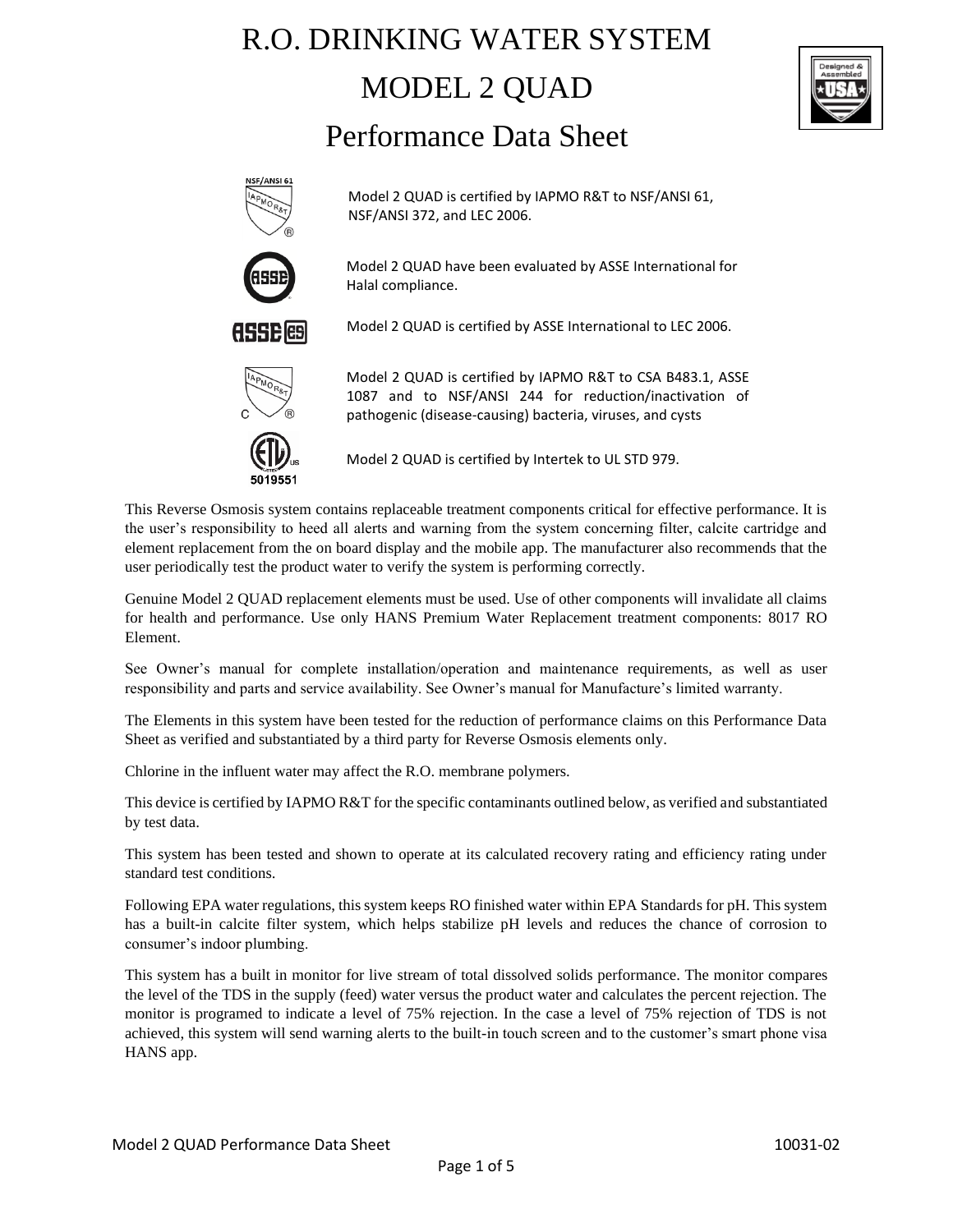## R.O. DRINKING WATER SYSTEM

### MODEL 2 QUAD

**REDUCTION PERFORMANCE CLAIMS:** This system has been tested according to LEC 2006 for reduction of the substances listed below. The concentration of the indicated substances in water entering the system was reduced to a concentration less than or equal to the permissible limit for water leaving the system, as specified in LEC 2006. While testing was performed under standard laboratory conditions, actual performance may vary. The IAPMO R&T certification is reviewed annually and retesting is performed every five years, or as needed as determined by the annual review.  $\mathbf{r}$ 

| <b>Substances</b>          | Required Influent<br>Challenge<br>Concentration<br>(mg/L) | Maximum<br>Permissible<br>product water<br>concentration<br>(mg/L) | Average %<br>Reduction |
|----------------------------|-----------------------------------------------------------|--------------------------------------------------------------------|------------------------|
| Arsenic (Pentavalent)      | $0.05 \pm 10\%$                                           | 0.010                                                              | 94.43                  |
| Arsenic (Trivalent)        | $0.05 \pm 10\%$                                           | 0.010                                                              | 95.10                  |
| Barium<br>(Radium 226/228) | $10.0 \pm 10\%$<br>$(25 \text{ pCi}/1 \pm 10\%)$          | 2.0<br>(5)                                                         | 94.26                  |
| Chloroform                 | $0.3 \pm 10\%$                                            | 0.015                                                              | 98.26                  |
| Chromium<br>(Hexavalent)   | $0.30 \pm 10\%$                                           | 0.1                                                                | 92.75                  |
| Fluoride                   | $8.0 \pm 10\%$                                            | 1.5                                                                | 88.25                  |
| Hardness                   | $700 \pm 10\%$                                            | 75                                                                 | 97.17                  |
| Iron                       | $3 - 5$                                                   | 0.3                                                                | 98.70                  |
| Lead                       | $0.15 \pm 10\%$                                           | 0.005                                                              | 98.96                  |
| Nitrate                    | $27.0 \pm 10\%$                                           | 10.0                                                               | 94.59                  |
| <b>Nitrite</b>             | $3.0 \pm 10\%$                                            | 1.0                                                                | 85.42                  |
| PFOA and PFOS              | $0.0015 \pm 20\%$                                         | 0.00007                                                            | 96.32                  |
| <b>TDS</b>                 | $750 \pm 10\%$                                            | 150                                                                | 89.91                  |

SEE BELOW: Bacteria, Virus, and Cyst

**APPLICATION GUIDELINES / SPECIFICATIONS AND FEATURES**

| Max. Working Inlet Pressure                  | 60 psig (550 kPa)    |  |  |  |
|----------------------------------------------|----------------------|--|--|--|
| Max. Working Pressure after pump             | 200 psig (1370 kPa)  |  |  |  |
| Min. Working Inlet Pressure                  | 30 psig (206 kPa)    |  |  |  |
| Min. /Max. water temperature                 | 35°-95° F (0°-45° C) |  |  |  |
| Max. Feed Water pH                           | 9                    |  |  |  |
| Min. Feed Water pH                           | 6                    |  |  |  |
| Max. T.D.S.                                  | 3000 ppm             |  |  |  |
| Max. Input Free Chlorine                     | $0$ ppm              |  |  |  |
| Max. Hardness                                | $20$ gpg             |  |  |  |
| Max. Turbidity                               | 1 NTU                |  |  |  |
| <b>System Rating / Parameters</b>            |                      |  |  |  |
| <b>Maximum Output Flow</b>                   | 16 GPM               |  |  |  |
| Rejection Rate (depending on influent water) | 20-40%               |  |  |  |
| <b>Recovery Rating</b>                       | 60-80%               |  |  |  |
| <b>Efficiency Rating</b>                     | 60-80%               |  |  |  |
| Storage Capacity (Built into system)         | 6 gallons            |  |  |  |

### **Water Supply Parameters / Operating Limits**

This system has been tested for the treatment of water containing pentavalent arsenic [also known as  $As(V)$ ,  $As(+5)$ , or arsenate] and trivalent arsenic [also known as As(III), As (+3), or arsenate] at concentrations of 0.050 mg/L or less. This system reduces pentavalent and trivalent arsenic, but may not remove other forms of arsenic. This system is to be used on water supplies containing a detectable free chlorine residual or on water supplies that have been demonstrated to contain only pentavalent and trivalent arsenic. Treatment with chloramine (combined chlorine) is not sufficient to ensure complete conversion of trivalent arsenic to pentavalent arsenic. Please see the Arsenic Facts section of the Performance Data Sheet for further information.

This system is acceptable for treatment of influent concentrations of no more than 27 mg/L nitrate and 3 mg/L nitrite in combination measured as N and is certified for nitrate/nitrite reduction only for water supplies with a pressure of 50 psi or greater.

For test purposes, barium shall be added to the influent challenge water and shall be analyzed in the influent challenge water and product water. The reduction of radium is not concentrationdependent; therefore, barium shall be added at 10 mg/L with a maximum product water level of 2.0 mg/L. Barium is used as a surrogate based on its relationship with radium on the periodic table and the difficulty in using radium for routine testing.

Do not use with water that is microbiologically unsafe or of known quality without adequate disinfection before or after the system.

This reverse osmosis system contains replaceable treatment components, critical for the effective reduction of total dissolved solids and that product water shall be tested periodically for pH, nitrate, nitrite, and arsenic.

- Recovery Rating means the percentage of the influent water to the membrane portion of the system that is available to the user as R/O treated water
- Efficiency rating means the percentage of the influent water to the system that is available to the user as R/O treated water under operation conditions that approximated typical daily usage.
- Production values based on 77°F (25°C), 550 ppm municipal tap water at 75 psi inlet. The product water shall be tested regularly to verify that the system is performing properly. Testing can be accomplished by contacting the service company that installed your R/O system or an authorized dealer.

See Owner's Manual for filter replacement frequency instructions. Owner's Manual can be found at: *<https://hanspremiumwater.com/>*

System Dimension 28.83" x 39.50" x 53.50"

System Weight (Dry) 385 lb.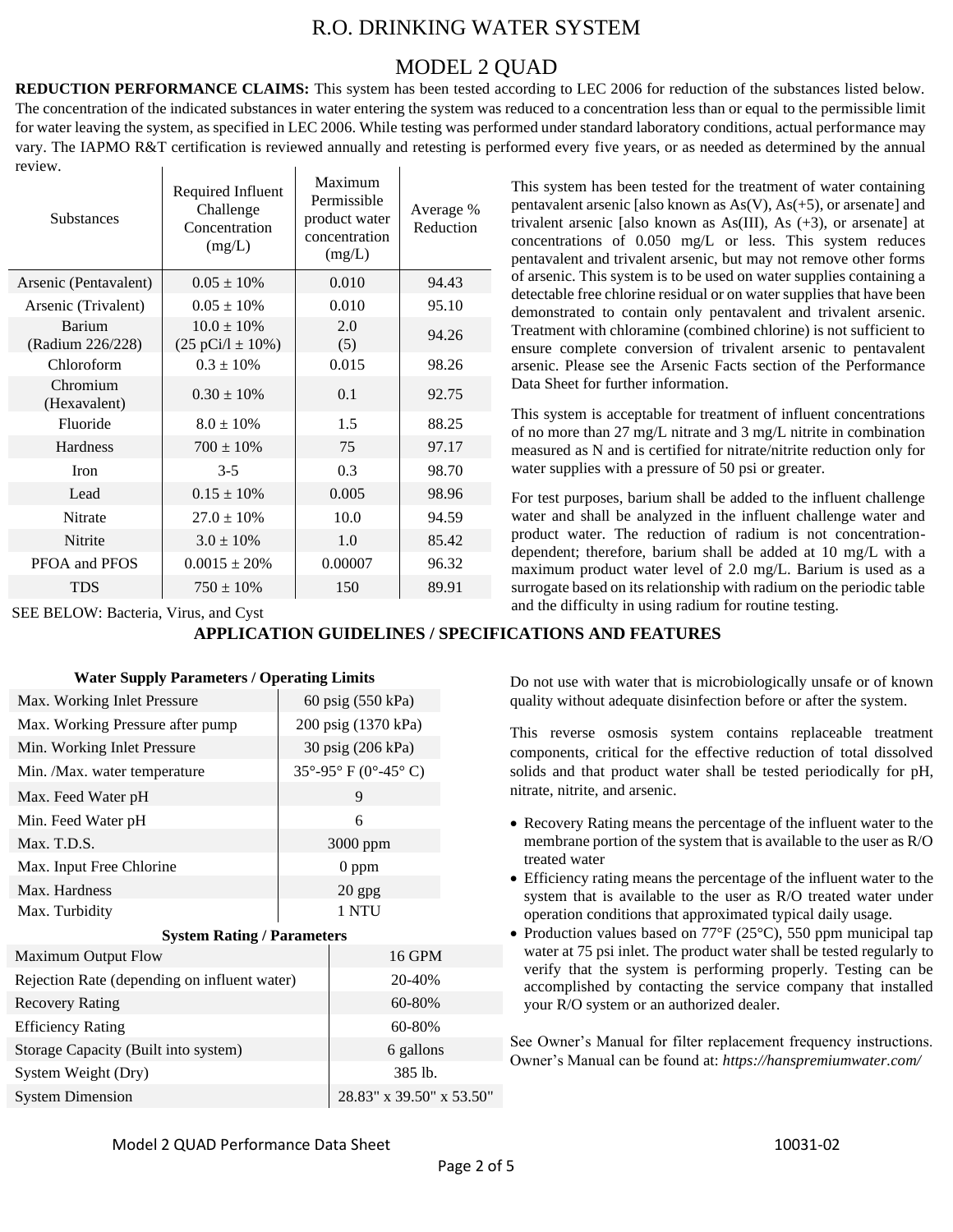WARNING: Do not use on private well water until the water has been tested by a certified drinking water laboratory to determine microbial safety in accordance with regulatory standards. Before using this device on a private well, it is the responsibility of the user to have the well tested by a certified drinking water laboratory. For continuous use of this device on a private well, it is the responsibility of the user to obtain frequent microbiological testing (recommended twice per year, minimum) of the well water entering the system by a certified drinking water laboratory to monitor continued compliance with the applicable regulatory standards. If the well source becomes microbiologically contaminated as indicated by testing, discontinue use of this device until sufficient well treatment and testing indicates that the water again meets the applicable regulatory standards. Following exposure of the device to microbiologically contaminated water and prior to its reuse, conduct the proper sanitization and servicing as directed in the owner's manual.

**WARNING:** This system may not perform as claimed unless all functional components are installed in their proper sequence in accordance with the installation and maintenance instructions.

**WARNING:** This system is for use on water supplies that have been treated to public water system standards or otherwise are determined to be microbiologically safe as demonstrated by routine testing. This system has been tested to demonstrate protection against intermittent accidental microbiological contamination of otherwise safe drinking water.

Do not use with water that is microbiologically unsafe or of unknown quality. This system is not intended for use during a boil water advisory. Stop using this filter system when a boil water advisory is issued. After a boil water advisory has been discontinued and prior to reuse, sanitize and service the system as directed in the service & maintenance manual. This system has been tested according to NSF/ANSI 244 for reduction / inactivation of pathogenic (diseasecausing) bacteria, viruses and cysts. The concentration of the indicated bacteria and virus surrogates in water entering the system was reduced to meet the reduction criteria, as specified in NSF/ANSI 244. The bacteria and virus surrogate reduction indicates verification of cyst reduction.

| Substance | Influent Challenge          | <b>Reduction Requirement</b> |
|-----------|-----------------------------|------------------------------|
| Bacteria  | $5x10^7 - 5x10^8$ cfu/100mL | $99.9999\%$ (6 log)          |
| Virus     | $1x10^7 - 1x10^8$ pfu/100mL | 99.99% (4 log)               |
| Cyst      | bacteria/virus surrogate    | $\ge$ /= 99.95% (3.3 log)    |

For performance indicator function see Owner's Manual Warnings / Alerts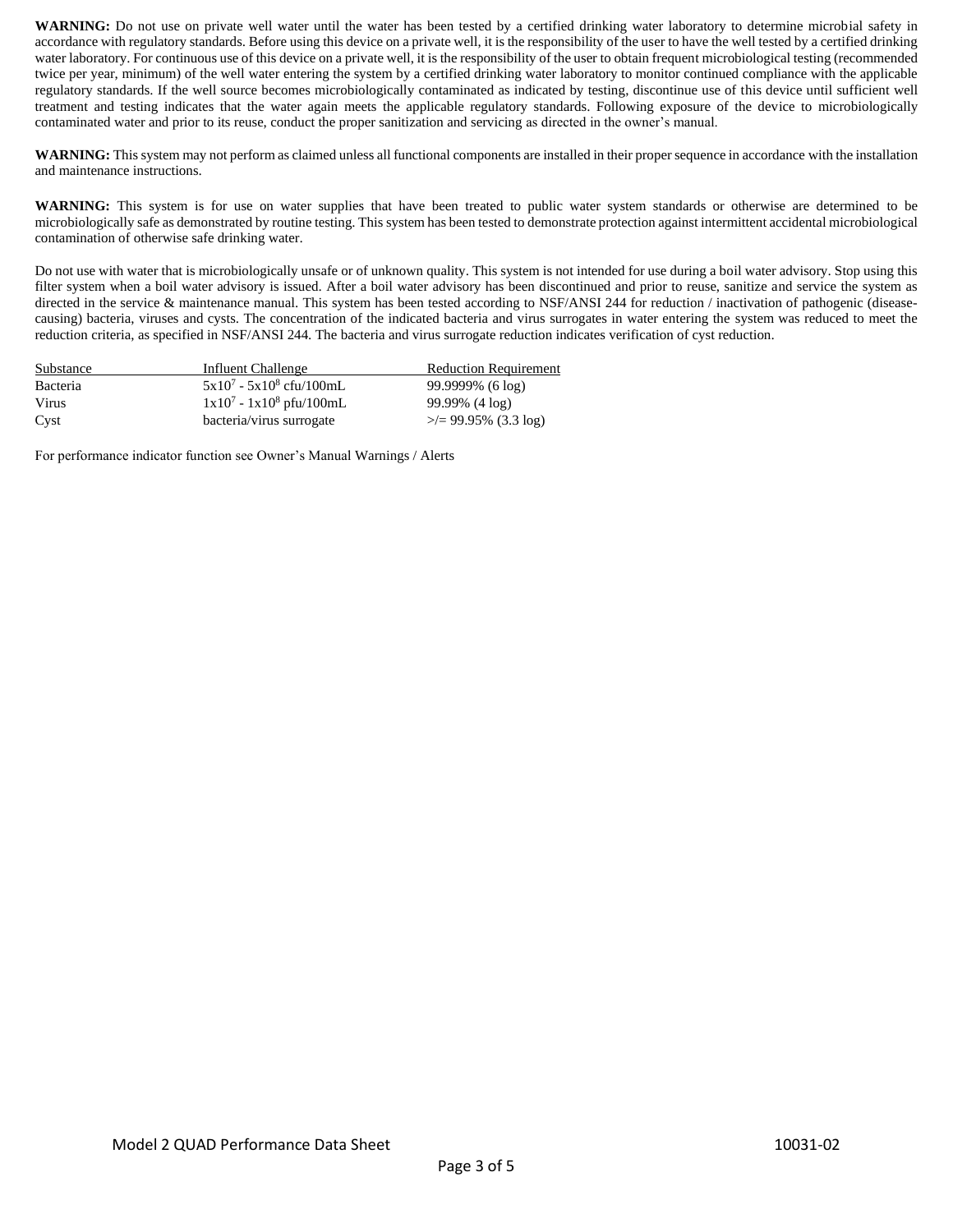# ADDITIONAL STATE OF IOWA INFORMATION

## FOR IOWA USE ONLY

(Signatures required prior to sale only in lowa and signed sheet to be retained by seller for two years.)